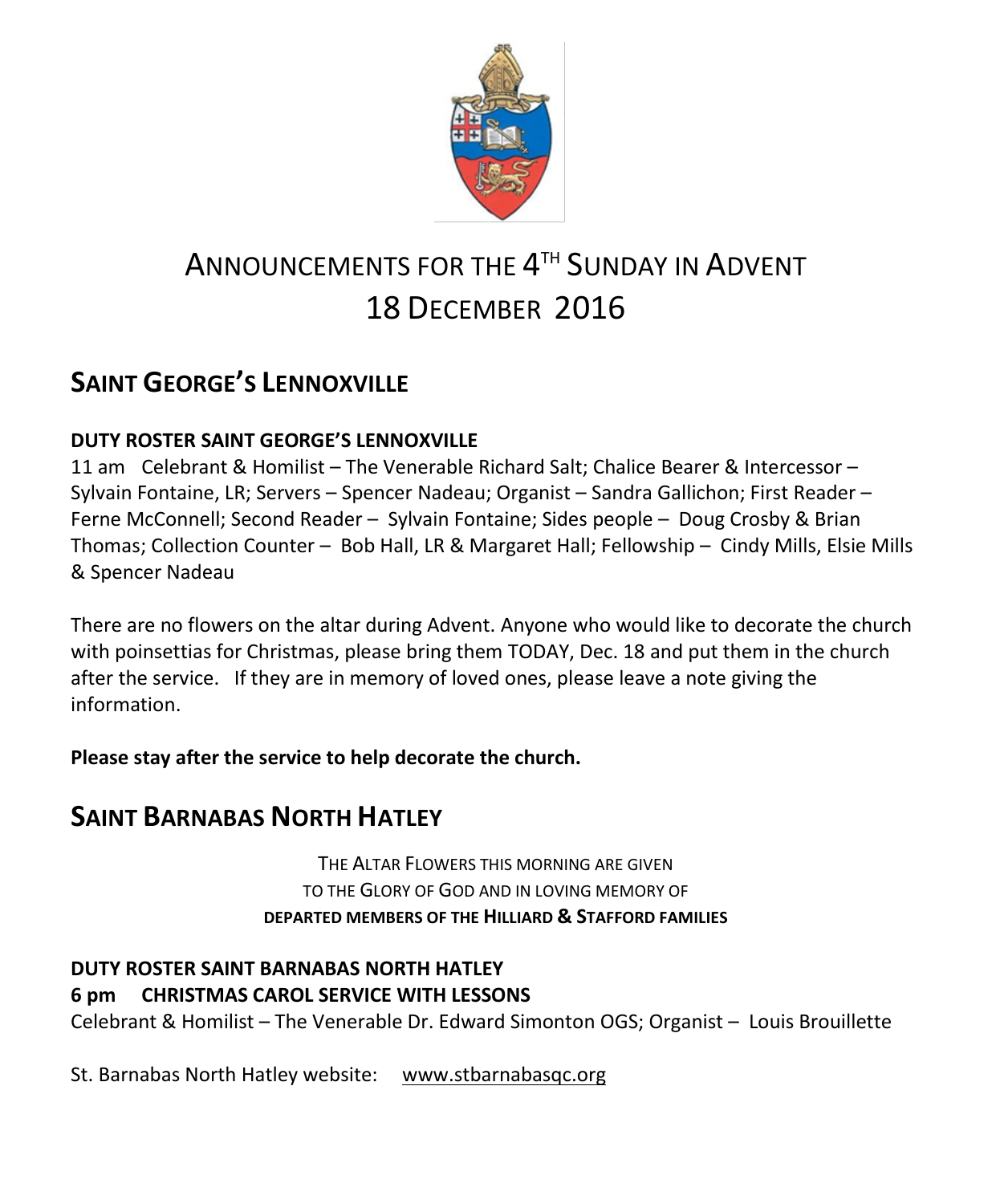## ON THIS WEEK

#### **COMMUNITY CHRISTMAS CAROL SERVICE WITH LESSONS – NORTH HATLEY – TODAY**

St. Barnabas Church in North Hatley will be holding a traditional *Community Christmas Carol Service with Lessons*, on Sunday, *December 18th at 6:00 pm.* Special guest musicians include: Jean Gervais, Trumpet Solo, and Lise Nadon, violinist with the Orchestra Symphonique de Sherbrooke. They will be playing pieces for trumpet, violin and organ with our organist Louis Brouillette, Musicolgue at the Orchestra Syphonique de Sherbrooke. Special solo with guitar by our own troubadour Paul Caron. Choir members from any church are invited to join the St. Barnabas Choir for this event. Please arrive 30 minutes before the service and gather downstairs. Robes will be provided. Please join us for Christmas cheer and refreshments following the service.

#### **LESSONS & CAROLS – AYER'S CLIFF**

Wednesday, December 21 at 10 am

Service of Lessons and Carols at Place Sanborn, 999 Sanborn Street, Ayer's Cliff at 10:00a.m. Come and help to put smiles on the faces of these residents. Everyone is welcome!

#### **MEN'S BREAKFAST – NORTH HATLEY**

St Barnabas' Church, North Hatley

There will be a weekly men's breakfast at 7:00 am on Thursday's. Cost is \$8 per person. For more information contact The Venerable Richard Salt at 873-888-7936.

#### **POSTAGE STAMPS – LENNOXVILLE**

If you would like to accumulate used POSTAGE STAMPS and bring them to St. George's Church, Lennoxville, the Parish Guild has a new source for disposal of them with an opportunity to raise a few more \$\$\$\$. Your support would be greatly appreciated.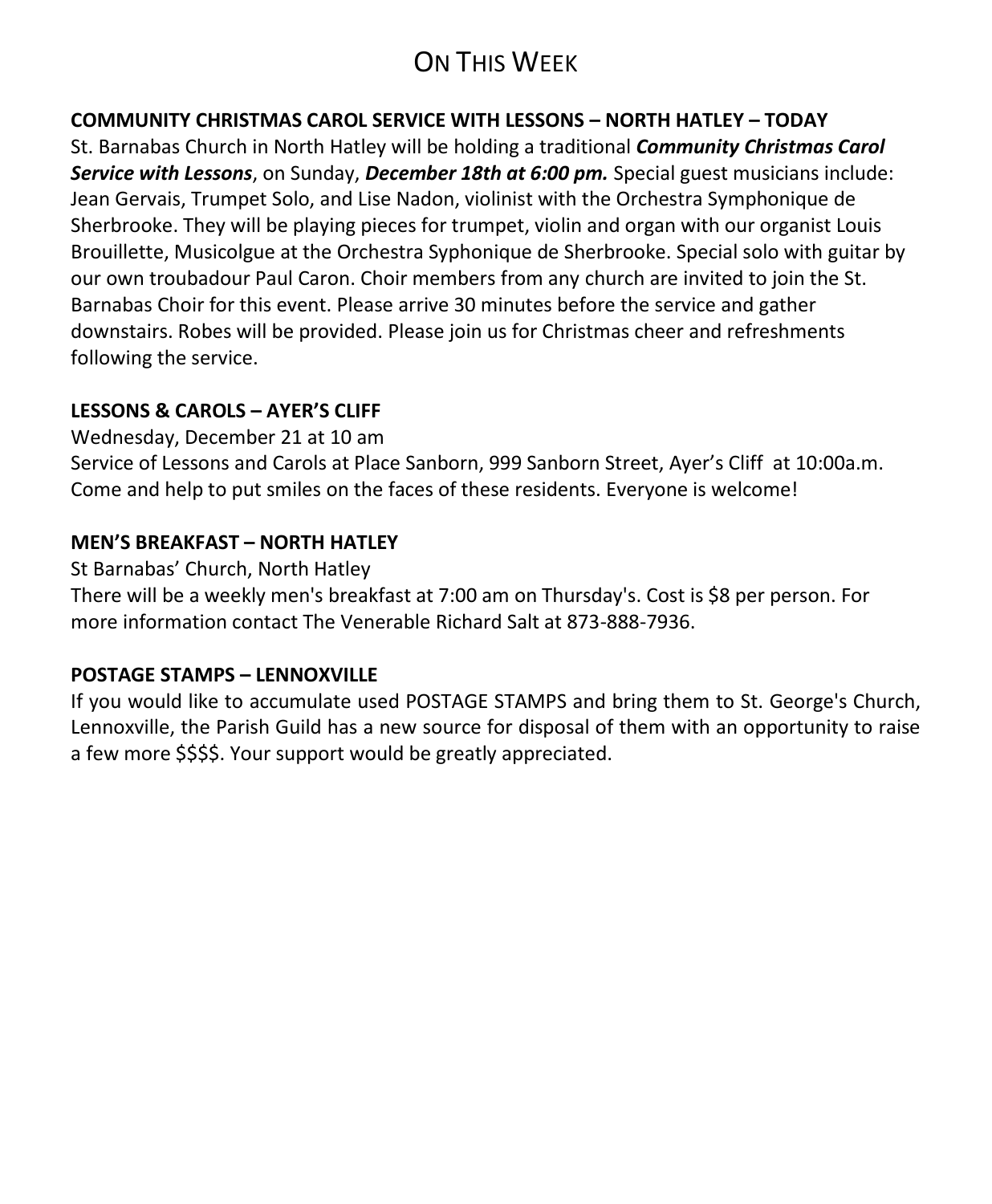### SERVICES NEXT WEEK

#### **CHRISTMAS SERVICES**

- DEC. 23 7 PM DENISON MILLS
- DEC. 24 2 PM BURY
	- 4 PM COOKSHIRE
	- 4 PM COATICOOK
	- 7 PM RICHMOND
	- 7 PM MILBY
	- 7:30 PM AYER'S CLIFF
	- 8 PM NORTH HATLEY
	- 9 PM DANVILLE
	- 9 PM MAGOG
	- 10 PM LENNOXVILLE

DEC. 25 10 AM LENNOXVILLE

### UPCOMING EVENTS

#### **EVENSONG & INDUCTION SERVICE – LENNOXVILLE**

On Sunday, January 8, 2017 at 4 pm, St. George's Lennoxville will hold a special Evensong and Induction Service. Rev. Giuseppe Gagliano will be inducted as the new priest in the St. Francis Regional Ministry. Everyone is invited to come and welcome Rev. Gagliano. Refreshments will be served after the service.

#### **DEANERY LAY READERS WORKSHOP – LENNOXVILLE**

There will be a Deanery Lay Readers workshop at St. George's Lennoxville on Saturday, January 21 from 10 am to noon.